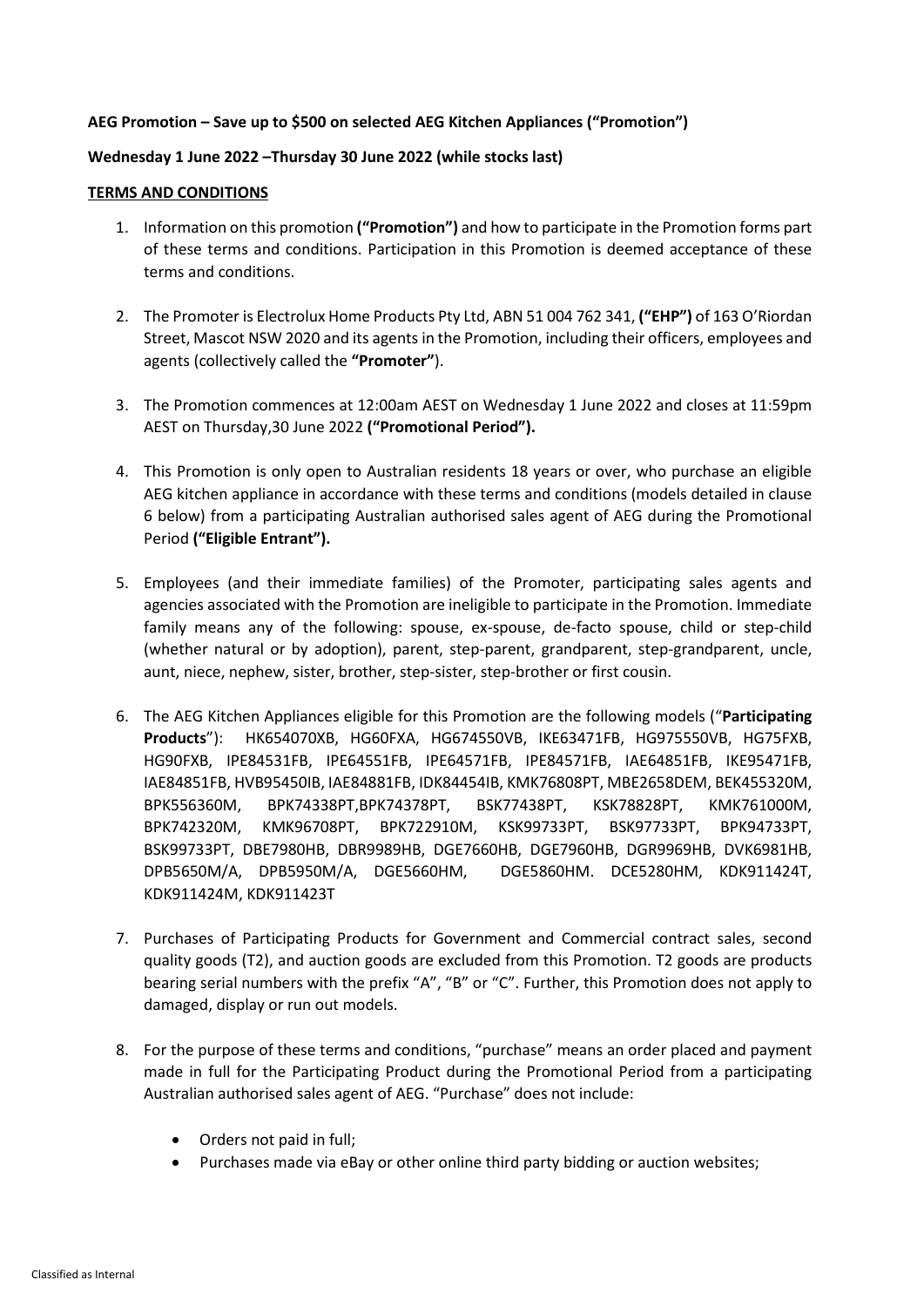- Purchases of second-hand products;
- Purchases by Electrolux staff (and their immediate families);
- Purchases made through any online discounter (including but not limited to shoppingsaffari.com.au, thebargainhunter.com.au and shopbot.com.au);
- Purchases made through an unauthorised sales agent or seller; and
- Purchases made directly from EHP.
- 9. The Promoter recommends that prior to purchasing a Participating Product, the Eligible Entrant verifies that the retailer is authorised to participate in this Promotion.
- 10. For each purchase of the Participating Product an Eligible Entrant is entitled to a discount at the point of purchase. The applicable discounts available for the Participating Products are detailed in the table below:

| Save up to \$500 on selected AEG Cooking Appliances |                                                      | Dates: 01.06.22 - 30.06.22 |             |                                  |
|-----------------------------------------------------|------------------------------------------------------|----------------------------|-------------|----------------------------------|
|                                                     |                                                      |                            |             | <b>Promotional</b>               |
| <b>Model</b>                                        | <b>Description</b>                                   | <b>RRP</b>                 | <b>Save</b> | <b>Price</b>                     |
| HK654070XB                                          | <b>60CM CERAMIC COOKTOP</b>                          | \$1,099                    | \$100       | $\boldsymbol{\mathsf{S}}$<br>999 |
| HG60FXA                                             | 60CM 4 BURNER STAINLESS STEEL GAS COOKTOP            | \$1,099                    | \$100       | \$<br>999                        |
| HG674550VB                                          | <b>60CM 4 BURNER GAS ON CERAMIC COOKTOP</b>          | \$1,999                    | \$100       | \$<br>1,899                      |
| <b>IKE63471FB</b>                                   | <b>60CM FLEXIBRIDGE INDUCTION COOKTOP</b>            | \$1,899                    | \$100       | \$<br>1,799                      |
| HG975550VB                                          | 90CM 5 BURNER GAS ON CERAMIC COOKTOP                 | \$2,999                    | \$200       | \$2,799                          |
| HG75FXB                                             | 75CM 5 BURNER STAINLESS STEEL GAS COOKTOP            | \$1,999                    | \$100       | \$1,899                          |
| HG90FXB                                             | 90CM 5 BURNER STAINLESS STEEL GAS COOKTOP            | \$2,399                    | \$200       | \$2,199                          |
| <b>IPE84531FB</b>                                   | <b>80CM PURE INDUCTION COOKTOP</b>                   | \$3,199                    | \$300       | \$2,899                          |
| <b>IPE64551FB</b>                                   | <b>60CM PURE INDUCTION COOKTOP</b>                   | \$2,299                    | \$200       | \$2,099                          |
| <b>IPE64571FB</b>                                   | <b>60CM PURE INDUCTION COOKTOP WITH FLEXIBRIDGE</b>  | \$3,099                    | \$300       | \$2,799                          |
| <b>IPE84571FB</b>                                   | 80CM PURE INDUCTION COOKTOP WITH FLEXIBRIDGE         | \$3,999                    | \$300       | \$3,699                          |
| IAE64851FB                                          | <b>60CM SENSEFRY INDUCTION COOKTOP</b>               | \$3,599                    | \$300       | \$3,299                          |
| <b>IKE95471FB</b>                                   | 90CM FLEXIBRIDGE INDUCTION COOKTOP                   | \$3,599                    | \$300       | \$3,299                          |
| IAE84851FB                                          | <b>80CM SENSEFRY INDUCTION COOKTOP</b>               | \$4,499                    | \$400       | \$4,099                          |
| <b>HVB95450IB</b>                                   | 90CM 5 BURNER TOUCHSURE ELECTRONIC ON GAS            | \$3,999                    | \$300       | \$3,699                          |
| IAE84881FB                                          | 80CM SENSEPRO INDUCTION COOKTOP                      | \$5,499                    | \$500       | \$4,999                          |
| <b>IDK84454IB</b>                                   | 83CM COMBO INDUCTION COOKTOP                         | \$5,999                    | \$500       | \$5,499                          |
| KMK76808PT                                          | COMBIQUICK MATTE BLACK COMPACT OVEN                  | \$2,999                    | \$200       | \$2,799                          |
| MBE2658DEM                                          | <b>BUILT-IN STAINLESS STEEL MICROWAVE OVEN</b>       | \$1,999                    | \$100       | \$1,899                          |
| BEK455320M                                          | <b>60CM STEAMBAKE STAINLESS STEEL OVEN</b>           | \$1,599                    | \$100       | \$1,499                          |
| BPK556360M                                          | 60CM STEAMBAKE PYROLUXE™ MULTIFUNCTION 9             |                            | \$100       |                                  |
|                                                     | OVEN, STAINLESS STEEL                                | \$1,999                    |             | \$1,899                          |
| <b>BPK74338PT</b>                                   | <b>60CM SENSECOOK MATTE BLACK PYRO OVEN</b>          | \$2,899                    | \$200       | \$2,699                          |
| <b>BPK74378PT</b>                                   | <b>60CM SENSECOOK MATTE BLACK PYRO OVEN</b>          | \$3,299                    | \$300       | \$2,999                          |
| <b>BSK77438PT</b>                                   | 60CM STEAMCRISP MATTE BLACK PYRO OVEN                | \$3,999                    | \$300       | \$3,699                          |
| <b>KSK78828PT</b>                                   | STEAMBOOST MATTE BLACK COMPACT OVEN (COMING<br>SOON) | \$4,299                    | \$400       | \$3,899                          |
| KMK761000M                                          | COMBIQUICK STAINLESS STEEL COMPACT OVEN              | \$2,699                    | \$200       | \$2,499                          |
| BPK742320M                                          | <b>60CM SENSECOOK STAINLESS STEEL PYRO OVEN</b>      | \$2,999                    | \$300       | \$2,699                          |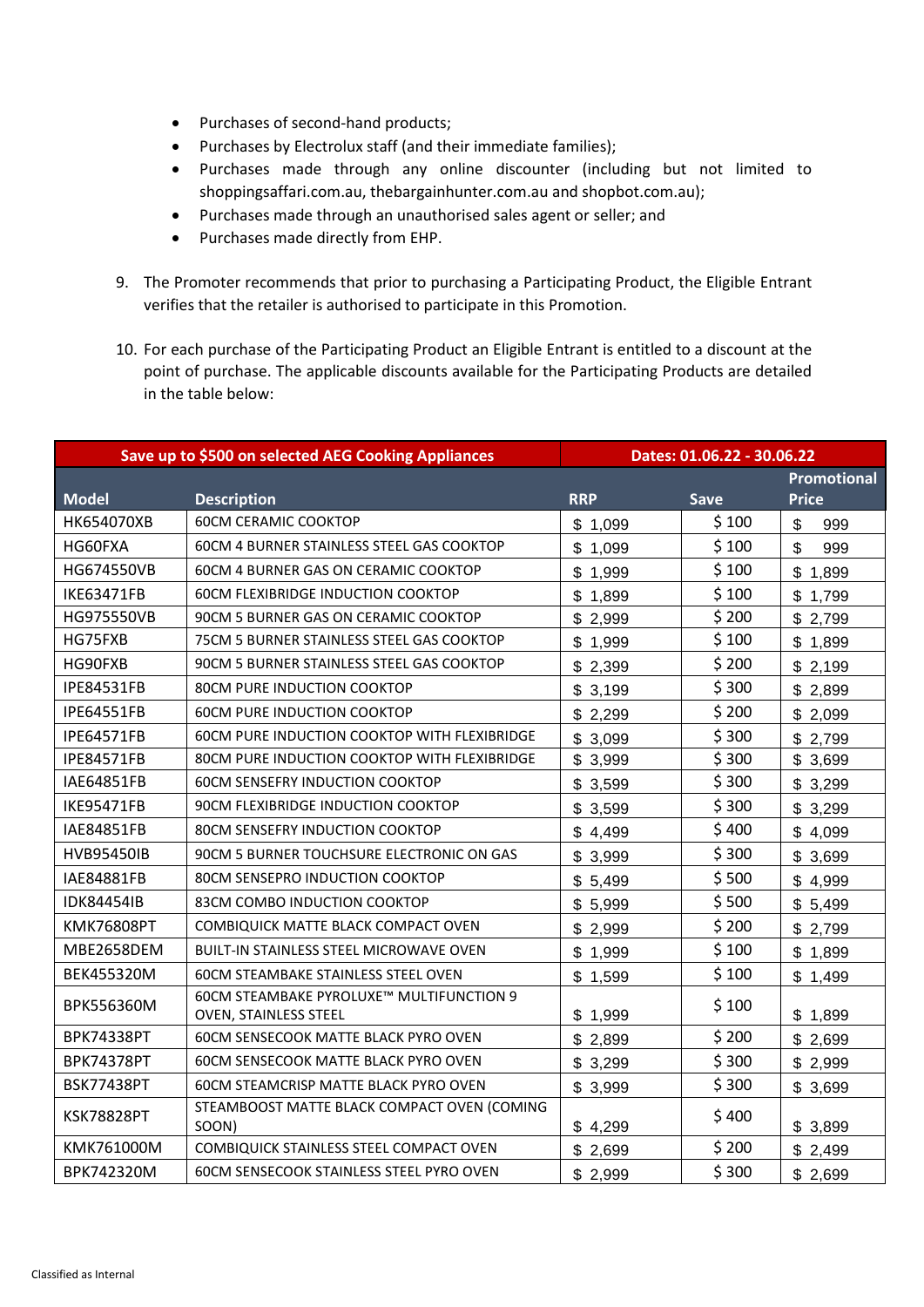| <b>KMK96708PT</b> | COMBIQUICK COMMAND WHEEL MATTE BLACK<br><b>COMPACT OVEN</b>          | \$3,599     | \$300 | \$3,299     |
|-------------------|----------------------------------------------------------------------|-------------|-------|-------------|
| BPK722910M        | 90CM SENSECOOK STAINLESS STEEL PYRO OVEN                             | \$4,999     | \$400 | \$4,599     |
| KSK99733PT        | STEAMPRO COMMAND WHEEL MATTE BLACK<br><b>COMPACT OVEN</b>            | \$5,499     | \$500 | \$4,999     |
| <b>BSK97733PT</b> | <b>60CM STEAMCRISP COMMAND WHEEL MATTE BLACK</b><br><b>PYRO OVEN</b> | \$4,699     | \$400 | \$4,299     |
| <b>BPK94733PT</b> | <b>60CM SENSECOOK COMMAND WHEEL MATTE BLACK</b><br><b>PYRO OVEN</b>  | \$3,999     | \$300 | \$3,699     |
| <b>BSK99733PT</b> | <b>60CM STEAMPRO COMMAND WHEEL MATTE BLACK</b><br><b>OVEN</b>        | \$5,999     | \$500 | \$5,499     |
| <b>DBE7980HB</b>  | 90CM CANOPY DARK STAINLESS STEEL HOOD                                | \$2,299     | \$200 | \$2,099     |
| DBR9989HB         | 90CM OFFBOARD MOTOR DARK STAINLESS STEEL<br><b>CANOPY HOOD</b>       | \$2,999     | \$200 | \$2,799     |
| DGE7660HB         | 52CM INTEGRATED H2H DARK STAINLESS STEEL HOOD                        | \$1,399     | \$100 | \$1,299     |
| DGE7960HB         | 86CM INTEGRATED H2H DARK STAINLESS STEEL HOOD                        | \$1,699     | \$100 | \$1,599     |
| DGR9969HB         | 86CM OFFBOARD INTEGRATED HOOD 765M3/H                                | \$2,399     | \$200 | \$2,199     |
| DVK6981HB         | 90CM WALL CANOPY HOOD                                                | \$2,999     | \$200 | \$2,799     |
| DPB5650M/A        | <b>60CM TELESCOPIC SLIDE HOOD</b>                                    | \$899       | \$300 | \$<br>599   |
| DPB5950M/A        | 90CM TELESCOPIC SLIDE HOOD                                           | \$1,499     | \$500 | \$<br>999   |
| DGE5660HM         | 54CM INTEGRATED H2H STAINLESS STEEL HOOD                             | \$1,199     | \$200 | \$<br>999   |
| DGE5860HM         | 77CM INTEGRATED H2H STAINLESS STEEL HOOD                             | \$<br>1,499 | \$200 | \$<br>1,299 |
| DCE5280HM         | 120CM CEILING REMOTE H2H STAINLESS STEEL HOOD                        | \$2,799     | \$200 | \$2,599     |
| KDK911424T        | 14CM MATTE BLACK WARMING DRAWER                                      | \$<br>1,699 | \$100 | \$<br>1,599 |
| KDK911424M        | 14CM STAINLESS STEEL WARMING DRAWER                                  | \$<br>1,499 | \$100 | \$<br>1,399 |
| KDK911423T        | 14CM MATTE BLACK VACUUM SEALER DRAWER                                | \$4,499     | \$400 | \$4,099     |

- 11. This Promotion only applies to purchases made within the Promotional Period and paid in full in one (1) transaction.
- 12. The Promoter does not guarantee that all Participating Products will be available for purchase throughout the Promotional Period including from all participating Australian authorised sales agents of AEG.
- 13. The discount under the Promotion is not transferable or exchangeable and cannot be taken as cash.
- 14. This Promotion can be used in conjunction with the Everyday Kitchen Offer.
- 15. The Promoter's decision is final, and no correspondence will be entered into.
- 16. If there is an event beyond the Promoter's control which causes an interruption to its processing or running of the Promotion, the Promoter reserves the right to cancel, terminate, modify or suspend the Promotion subject to any written direction from a regulatory authority.
- 17. To the fullest extent permitted by law and without limiting any other terms and conditions of entry, the Promoter may, in its discretion, terminate, modify or suspend the promotion. All Eligible Entrants participating in the promotion at the point of termination, modification or